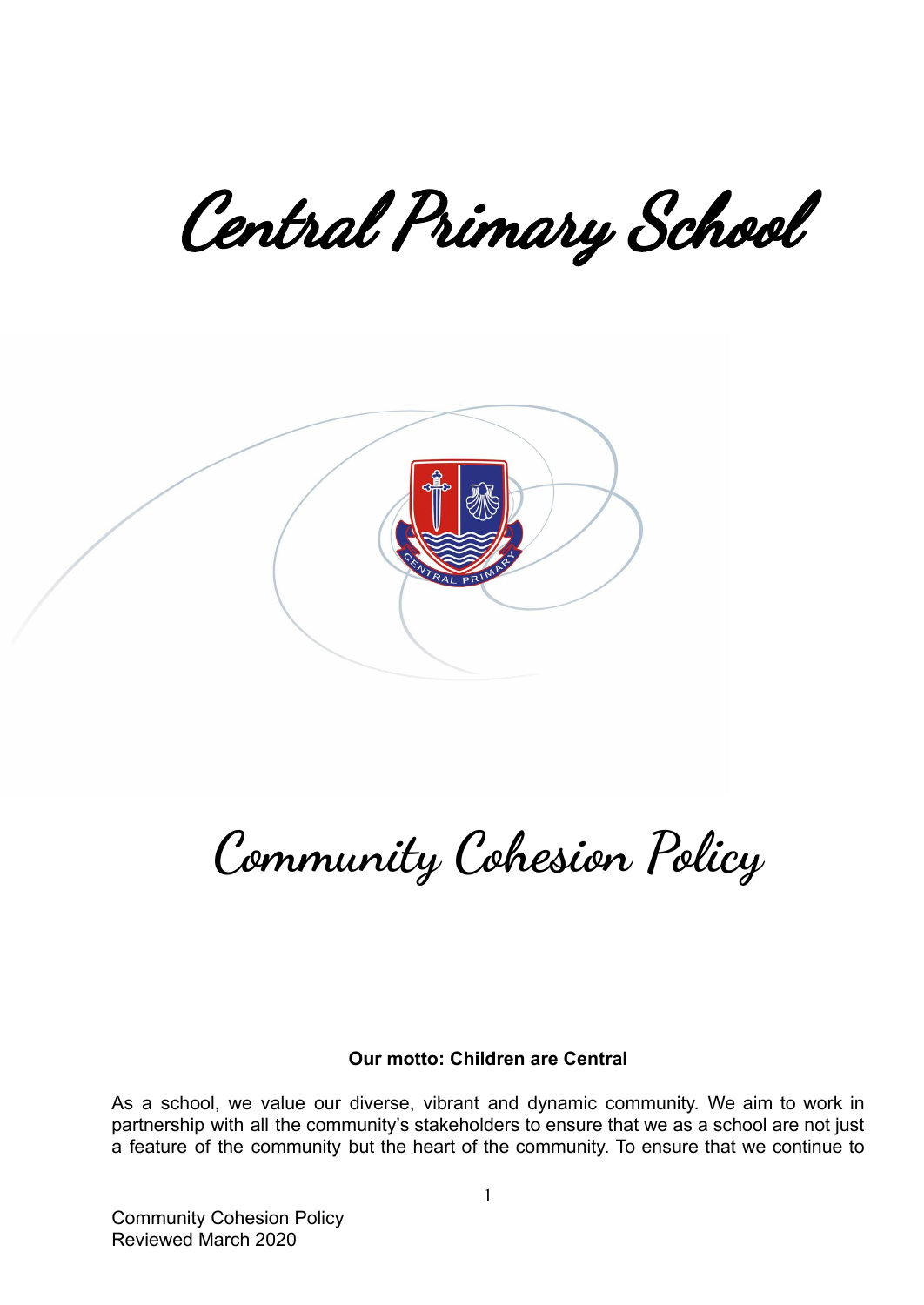strengthen our community cohesion we recognise the need to continuously secure positive communications and encourage parental involvement with our school.

All parents and carers are equally valued as part of our school community. Children's learning is improved when we work in partnership with their parents or carers, and their wider family. We therefore believe in close co-operation with all families, and in regular consultation between the home and the school.

## **Aims**

Our aims through parental and community involvement are:

- To enhance the learning experiences of all pupils;
- To encourage parents and carers to be involved in the children's learning;
- To provide a partnership between home and school, seeking to ensure that families feel welcome and valued;
- To ensure that maximum use is made of all these adults' skills to enrich learning opportunities.

# **Parent Involvement**

As a school we use a mixture of informal dialogue and meetings to work with our community. Teachers and senior leaders are available at the beginning and end of each day to talk with parents/ carers on the playground.

We run a series of events which allow parents to communicate with the school including:

- Tea and Talk:
- Open Evenings:
- Parent workshops (first aid/ phonics/ textiles);
- Class parent/ carer socials:
- Base socials.

These events allow parents/ carers to meet with staff and raise any concerns or comments while also engendering an environment where parents are able to come in without having concerns.

# **Friends of Central (Parents School Association)**

The Friends of Central are a fundraising body that sees a collaborative partnership between parents/ carers and school staff. The association meets regularly and has a committee made up of school staff and parents/ carers co-ordinates who regularly organise events which seek to raise money for the school and promote interaction between our community. A number of additional helpers get involved in the running of different events. Events include:

- Summer Fair:
- Festival of Light;
- Easter Egg hunt;
- School Discos.

Everyone is welcome to attend Friends of Central meetings, and new ideas are appreciated.

## **Assemblies**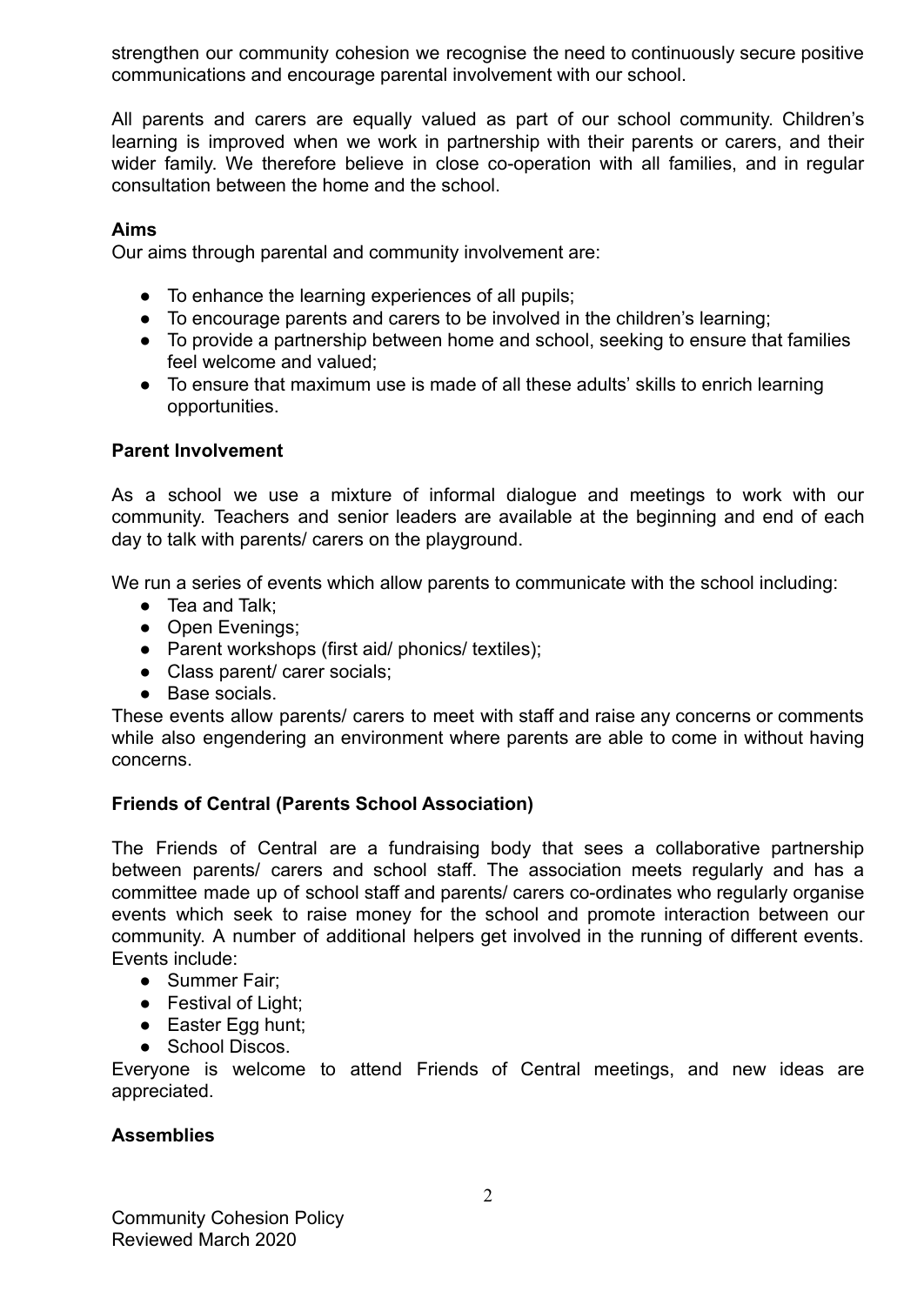Parents and carers are welcome at our assemblies; each Thursday we hold a celebration assembly. We also hold assemblies throughout the year for special events. We encourage attendance at these assemblies so everyone can share in the successes of our pupils.

## **Home-school agreement**

Our home-school agreement has been in place since September 1999. It explains the school's aims and values, the school's responsibilities towards the children, the responsibilities of parents, and what the school expects of the children. We ask parents to sign this agreement when their child starts at our school.

The agreement covers the standard of education in our school, the ethos of the school, and our expectations regarding attendance, behaviour, and homework. Our governors review the agreement annually.

#### **Reporting to Parents/ Carers**

Every year we provide a written report to each child's parents on the child's progress in the various National Curriculum subjects. This report identifies areas of strength and areas for future development. In our school we ask the children to comment on their own progress. We also give children in Year 1, Year 2 and Year 6 the details of their performance in the national tests, and details of national comparisons.

As well as receiving the annual written report, parents meet their child's teacher regularly for an update on their learning. This gives them the opportunity to celebrate their child's successes, and to support their child in areas where there is a particular need for improvement. Parents are able to see their child's work during these meetings.

When children have special educational needs, or if they are making less than the expected progress, we find it helpful to meet with parents more regularly.

We welcome the presence of any other adult the parent wishes to invite to a school meeting to act as interpreter. We will also make any reasonable adjustments to our arrangements if this will enable a parent with a disability to participate fully in a meeting at our school, or to receive and understand a communication.

#### **School Website**

The school website contains a range of specified information to give parents a full picture of provision at our school. We update this regularly and post new information so that it is easy to access.

#### **Public access documents**

The school makes a range of documentation available to parents, these are published on the school's website. We keep a master set in the school office, and we make a copy of this available on request.

#### **Home-School Communication**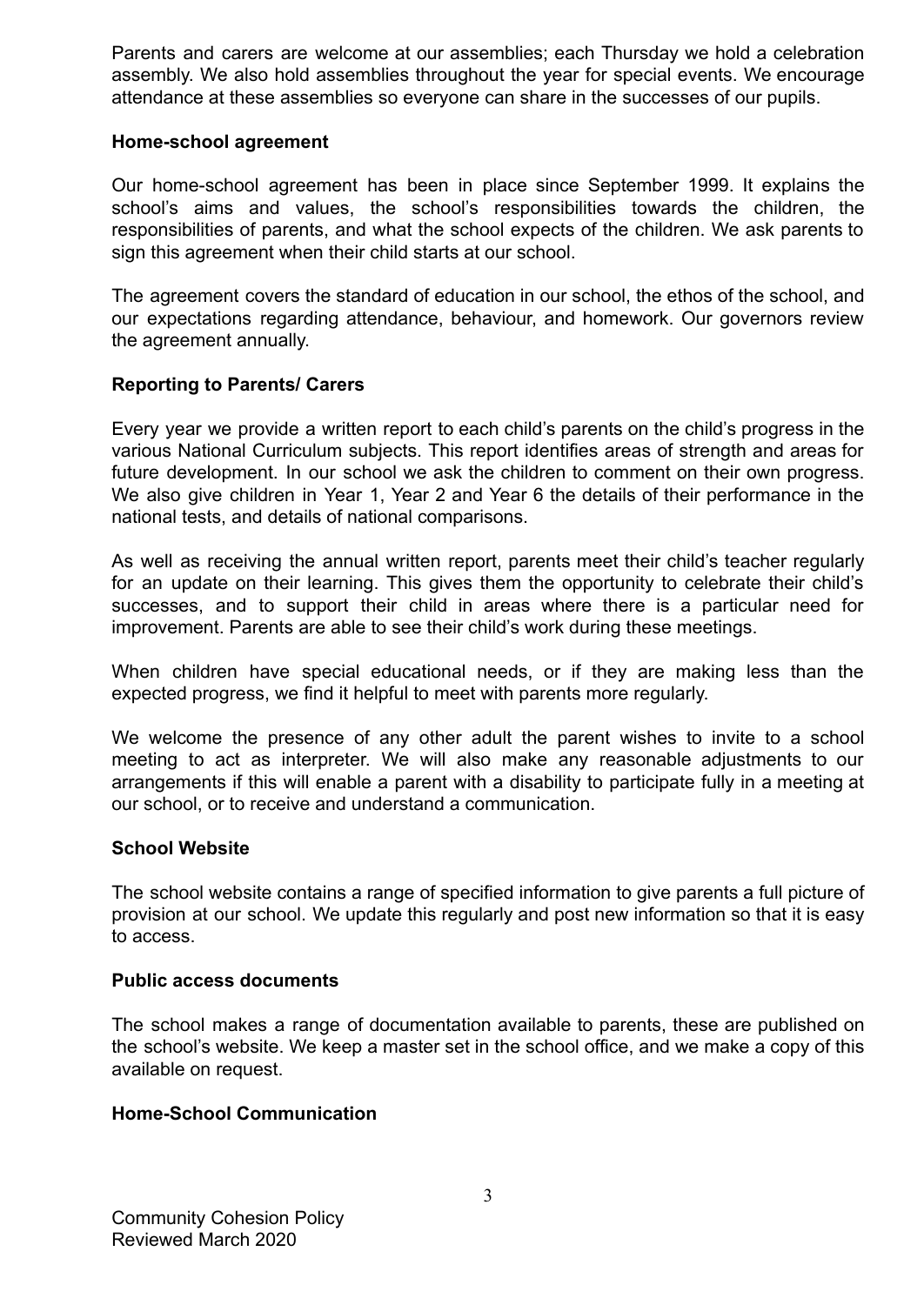We send a newsletter to parents at the end of each school week. It contains general details of school events and activities. Parents expect the newsletter, and appreciate the regularity of the contact. We send other letters of a general nature when necessary.

At the beginning of each half term, all teachers write to the parents of the children in their classes with details of the work to be covered during the forthcoming term. We invite parents to support their child's work through a range of suggested activities to be shared with the child at home. We also invite parents to take part in any educational visit that is linked to the work.

Children in all classes have a pupil planner. This enables parents to record a wide range of information that they wish to share regularly with the teacher. Teachers can use the pupil planner as a regular channel for communication with parents, if they do not get to talk to them at the beginning or end of each day.

The school encourages parents to share any issues about their child at the earliest opportunity. Teachers will see parents immediately if possible and teachers are outside for after school finishes. Where it is not possible to have a discussion, the parent and teacher will agree on an appointment. All dialogue between parents and teachers is recorded on CPOMS (an electronic record system). Letters from parents are also collated on CPOMS to ensure they are recorded.

## **Absence**

If a child is absent from school, and we have had no indication of the reason, we contact a parent (by telephone, if possible) to find out the reason for the absence. Please see the schools Attendance Policy for more information.

## **Communication with other schools and outside agencies**

Toward the end of their final term in Year 6, we pass on information about the children to their intended secondary schools. We try to give a view of the whole child, and we include their expected national test results, their strengths and weaknesses, their interests and responsibilities (e.g. library monitor, football captain, school council representative, school newspaper editor, playground buddy, etc.). There is also an electronic transfer of further information about the child, organised by the government. We may also send on several items of work, if requested by the secondary school.

We recognise that children have diverse needs, and we are supported by various agencies and groups of professionals who keep us informed on better ways to meet these needs, so that children may participate more fully. Support comes from medical services (such as speech and language therapy, occupational therapy and physiotherapy), from child development centres, from local doctors and specialists, and from school nurses. It also comes from various welfare-focused services, such as Educational Welfare, Social Services and Behaviour Intervention units.

We recognise that children have a fundamental right to be protected from harm, that their protection is a shared responsibility, and that our school should provide a safe and secure environment. We are the people most in contact with our children, and we are therefore in a unique position to identify and help abused children. So when any member of staff has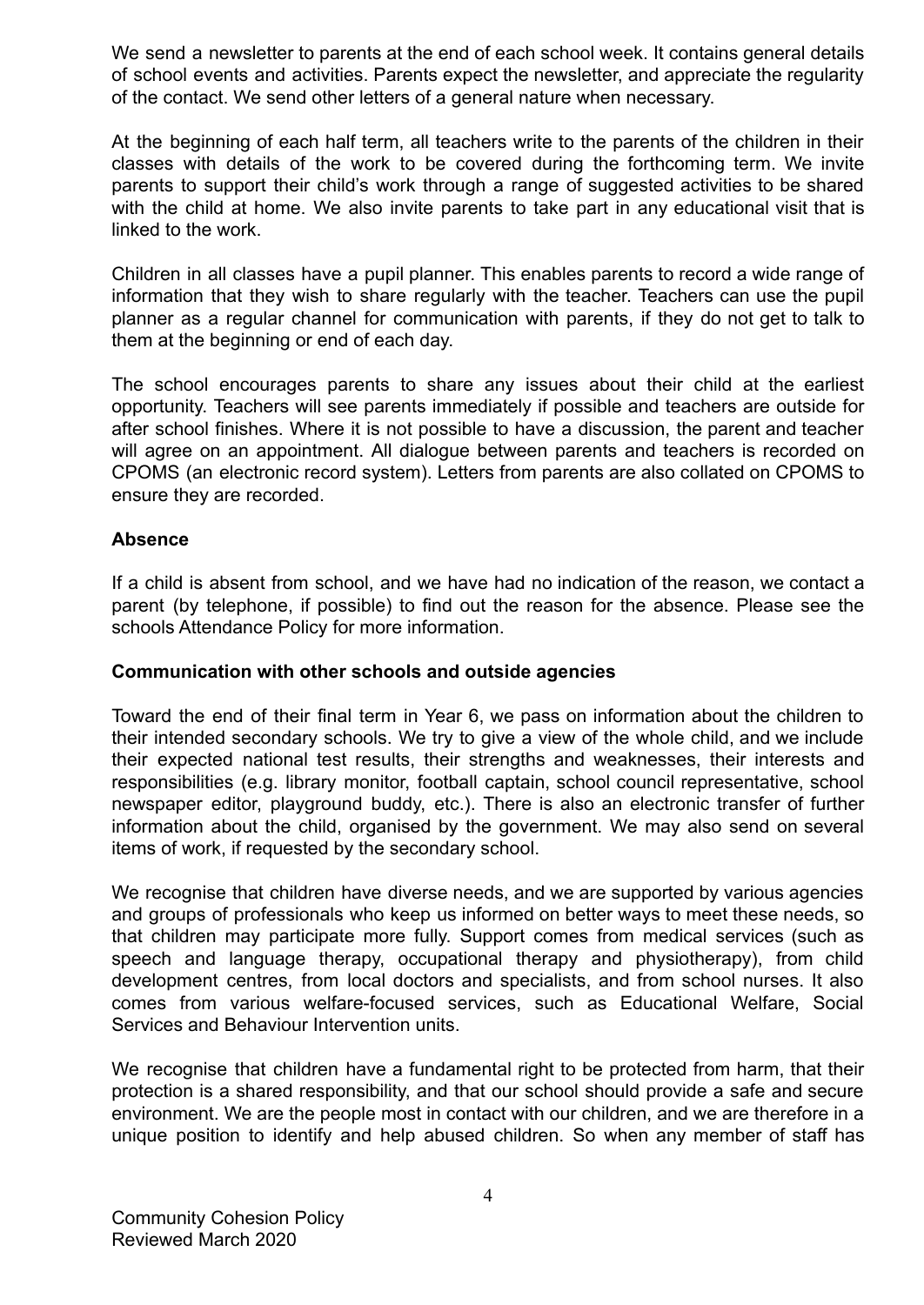concerns about a child, these will be passed on to the head teacher or other designated senior person, who may share this information with the Social Services.

We hold information on pupils in our school, and from time to time we are required to pass some of this information to others for educational purposes. Details have been sent to parents about the types of data we hold, why we hold that data, and who we may pass it on to. This is a requirement under the Data Protection Act 1998 and GDPR arrangements. Parents have a right to view the information we hold, and we have contact details of the agencies to which our information is passed.

## **Communication**

We aim to communicate with parents in ways that work for them. We use text messages, phone calls, emails, letters, twitter and the school website as our main avenues of communicating with parents.

## **Wider Community**

The school works extensively with local organisations for the benefit of both the community and the pupils. We have established partnerships with local charities (Home Start, New Hope Trust, Watford Food Bank), businesses (John Lewis, Elavon, Tesco, B&Q), religious and cultural establishments (St John's Church, Derby Rd Baptist Church, St Mary's, Watford Mosque) and community centres (Watford Centre for the Blind, Children's Centres, Women's Centre, HAFLS).

Through our partnerships we seek to give pupils an understanding of the world around them and how they can contribute to their local community. We see working with our community as a rich and exciting way of helping children understand their role as citizens. We are fortunate to be located in a diverse and vibrant urban centre and we seek to use our community links to develop pupils' understanding of this diversity and the roles local businesses, charities and community groups perform in our community.

# **Equality**

In accordance with the Equality Act 2010 we seek to;

- a) eliminate discrimination, harassment, victimisation and any other conduct that is prohibited by or under the act
- b) advance equality of opportunity between persons who share a relevant protected characteristic and persons who do not share it
- c) foster good relations between persons who share a relevant protected characteristic and persons who do not share it

Our community cohesion policy is part of our commitment to the Equality Act. We offer as a school to read through and translate all correspondence with our community so that all members of our community can access information equally.

## **References**

This policy should be read in conjunction with the relevant passages in: